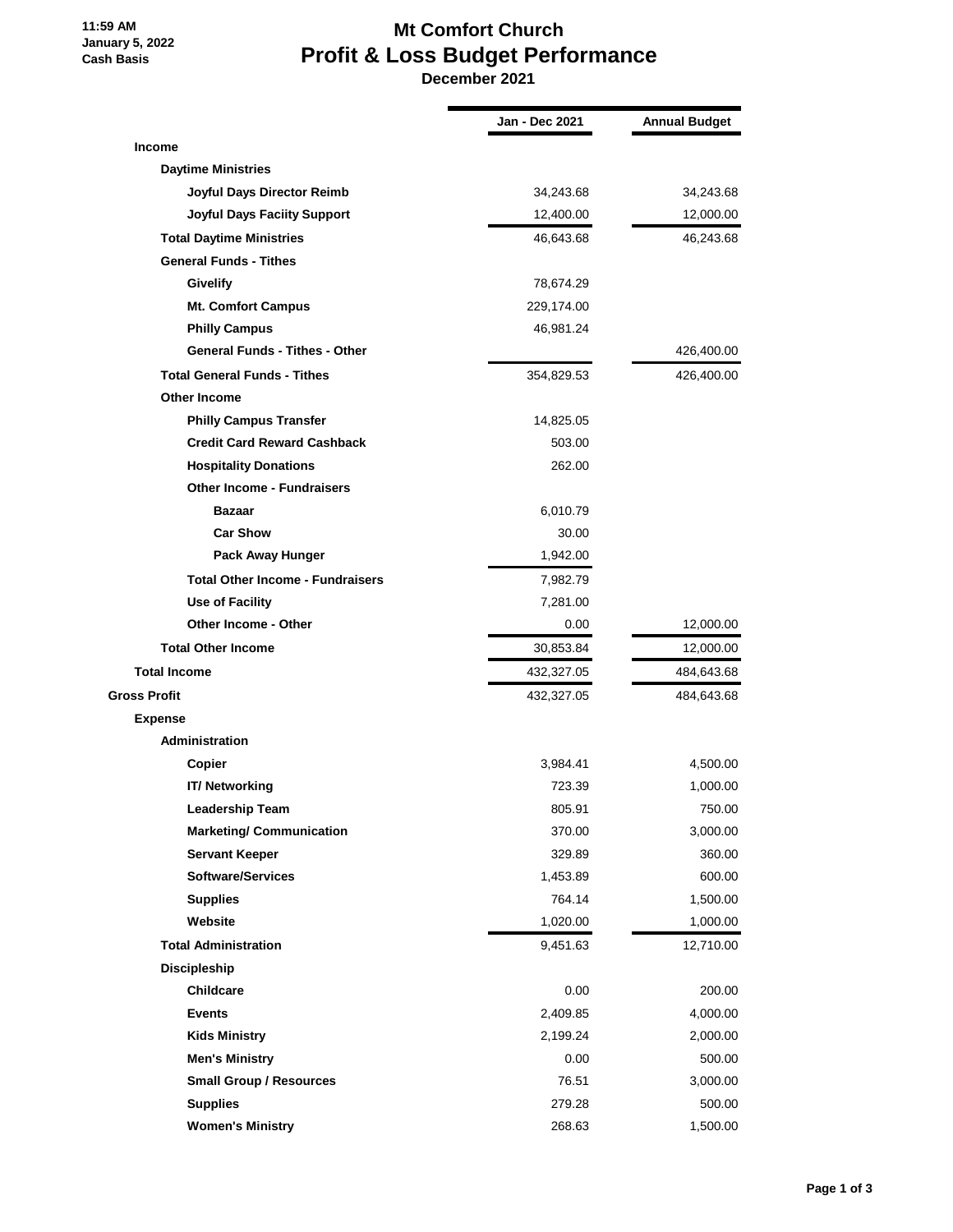**11:59 AM January 5, 2022 Cash Basis**

## **Mt Comfort Church Profit & Loss Budget Performance**

 **December 2021**

|                                        | Jan - Dec 2021 | <b>Annual Budget</b> |
|----------------------------------------|----------------|----------------------|
| <b>Youth Ministry</b>                  | 1,444.82       | 3,500.00             |
| <b>Total Discipleship</b>              | 6,678.33       | 15,200.00            |
| <b>Finance</b>                         |                |                      |
| <b>Electronic Giving Fees</b>          | 1,180.21       | 3,000.00             |
| Mortgage                               | 14,440.84      | 14,500.00            |
| <b>Payroll Service</b>                 | 1,385.50       | 1,500.00             |
| <b>Payroll Taxes</b>                   |                |                      |
| <b>FICA</b>                            | 10,064.34      |                      |
| <b>Medicare</b>                        | 2,348.61       |                      |
| Payroll Taxes - Other                  | 0.00           | 13,000.00            |
| <b>Total Payroll Taxes</b>             | 12,412.95      | 13,000.00            |
| <b>Total Finance</b>                   | 29,419.50      | 32,000.00            |
| <b>Missions &amp; Outreach</b>         |                |                      |
| <b>Fellowship / Events</b>             | 233.54         | 1,000.00             |
| In-Reach / Outreach                    | 482.90         | 1,000.00             |
| <b>Total Missions &amp; Outreach</b>   | 716.44         | 2,000.00             |
| <b>SPRC/Personnel</b>                  |                |                      |
| Accompanist                            | 0.00           | 1,200.00             |
| <b>Associate Pastor</b>                |                |                      |
| <b>Housing</b>                         | 2,100.00       |                      |
| <b>Salary</b>                          | 13,066.62      |                      |
| <b>Associate Pastor - Other</b>        | 0.00           | 26,000.00            |
| <b>Total Associate Pastor</b>          | 15,166.62      | 26,000.00            |
| <b>Background Checks</b>               | 0.00           | 250.00               |
| <b>Communications Director</b>         | 1,250.00       |                      |
| <b>Custodian</b>                       |                |                      |
| <b>Mt. Comfort Campus</b>              | 12,800.00      | 12,000.00            |
| <b>Philly Campus</b>                   | 3,300.00       | 3,300.00             |
| <b>Custodian - Other</b>               | 0.00           | 0.00                 |
| Total Custodian                        | 16,100.00      | 15,300.00            |
| <b>Discipleship Director</b>           | 22,050.00      | 22,050.00            |
| Joyful Days Director                   |                |                      |
| <b>Housing</b>                         | $-8,250.00$    |                      |
| <b>Salary</b>                          | 39,250.08      |                      |
| Joyful Days Director - Other           | 0.00           | 31,000.00            |
| <b>Total Joyful Days Director</b>      | 31,000.08      | 31,000.00            |
| <b>Kids Ministry Leader</b>            | 6,000.00       | 6,000.00             |
| <b>Office Manager</b>                  | 28,500.00      | 28,500.00            |
| <b>On-Call Event Liaison</b>           | 2,400.00       | 2,400.00             |
| <b>Sr. Pastor</b>                      |                |                      |
| <b>Church Health Insurance Portion</b> | 15,912.00      | 15,912.00            |
| <b>Church Pension Portion</b>          | 13,480.92      | 13,481.00            |
| Housing                                | 25,000.08      | 25,000.00            |
| <b>Professional Reimbursement</b>      | 1,864.87       | 2,750.00             |